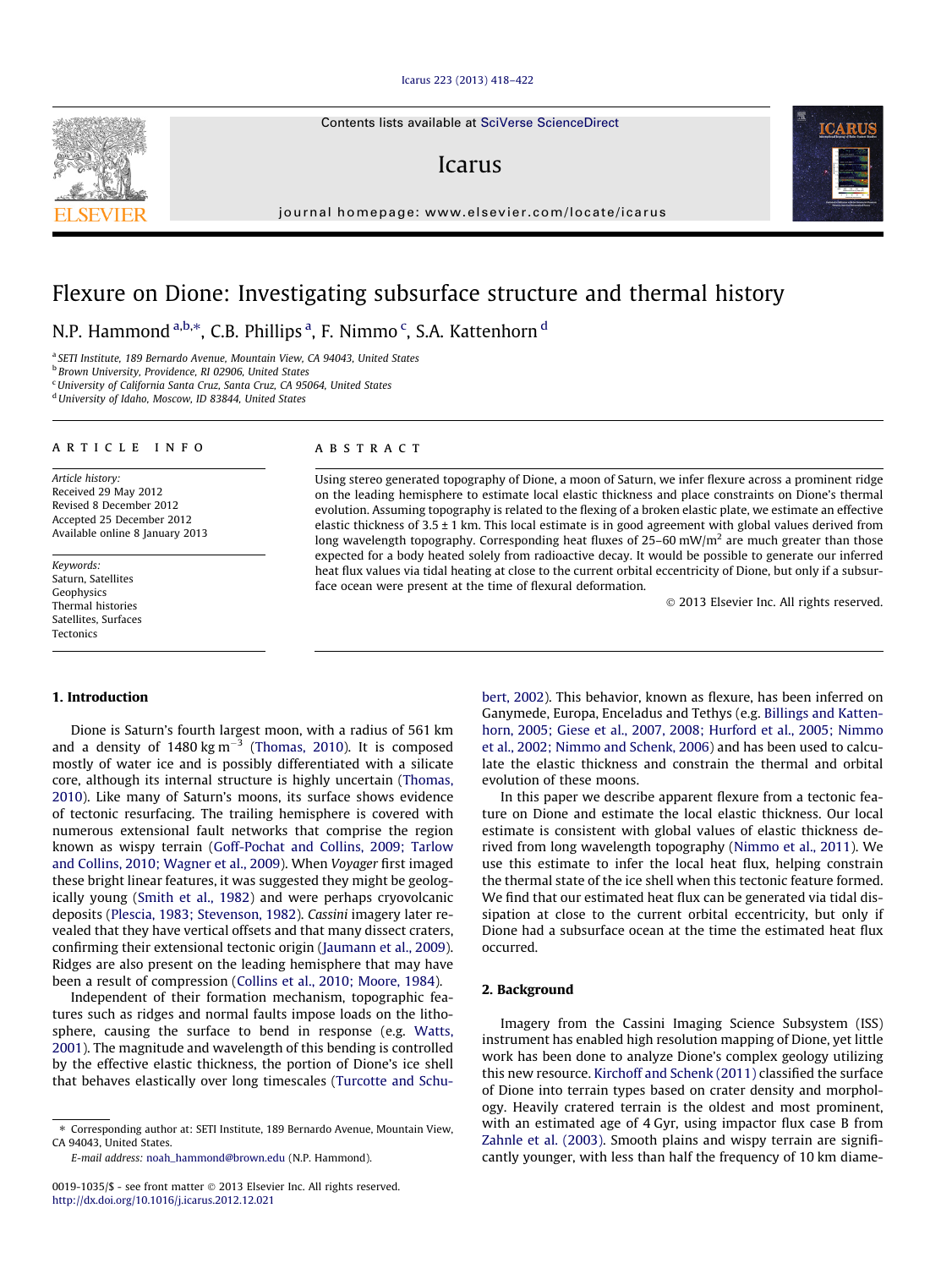ter craters, suggesting approximate ages of 2 Gyr. The absolute ages of these terrains are highly uncertain, since different impactor flux models give a wide range in ages ([Dones et al., 2009; Kirchoff](#page-4-0) [and Schenk, 2010; Neukum et al., 2005; Plescia and Boyce, 1985\)](#page-4-0). Regardless, it is clear that at least one tectonic resurfacing event occurred well after Dione's formation ([Wagner et al., 2009](#page-4-0)).

Previous authors have estimated the strain across fault systems in wispy terrain by measuring the width of fault scarps on the camera plane and then correcting for the surface orientation and fault slope in order to calculate the fault throw ([Goff-Pochat and Collins,](#page-4-0) [2009; Tarlow and Collins, 2010\)](#page-4-0). These studies have produced local strain estimates ranging from 0.02 to 0.38. By estimating the duration of rifting, strain measurements can be used to place constraints on the strain rate, which is useful for determining the temperature at the base of the elastic layer (see below). To date, no local elastic thickness estimates have been published for Dione; however, [Nimmo et al. \(2011\)](#page-4-0) estimated the mean global elastic thicknesses of saturnian satellites by using limb profile data. They associate a break in slope in how roughness varies as a function of wavelength with the transition from flexurally supported to isostatically supported topography, and calculate an elastic thickness of 1.5–5 km for Dione.

We estimate the local elastic thickness from flexure using a method similar to that of [Giese et al. \(2007\)](#page-4-0), who observed uplift at the flanks of Ithaca Chasma on Tethys and interpreted this as the flexural warping of the lithosphere. Modeling the lithosphere as a broken elastic plate, they estimated the effective elastic thickness  $T_e$  to be 5–7 km. They related  $T_e$  to the yield strength envelope of the lithosphere, yielding a heat flux of 18–30 mW/m<sup>2</sup>. [Chen and](#page-4-0) [Nimmo \(2008\)](#page-4-0) subsequently used these results to suggest ancient tidal heating during Tethys' passage through a 3:2 resonance with Dione. Dione and Tethys are moderately tectonically deformed icy satellites of similar size, thus these results provide a useful benchmark for comparison with our results.

#### 3. Observation

Flexural deformation is difficult to measure since its magnitude is often small relative to the topography; therefore, high resolution topographic data are required. We constructed digital elevation models (DEMs) using Ames Stereo Pipeline ([Moratto et al., 2010\)](#page-4-0), an automated stereo program that has been tested for accuracy against other elevation data sets for the Moon ([Laura et al.,](#page-4-0) [2012\)](#page-4-0). For each stereo pair, camera pointing information is first adjusted with ISIS (Integrated Software for Imagers and Spectrometers) using a control network of up to 10 points. Ames Stereo Pipeline then identifies similar features in both images by using a match correlation window, typically  $10 \times 10$  pixels in size. The parallax between features is used to determine the elevation of each pixel and a sub-pixel refinement process enables increased accuracy. For more detailed descriptions of our stereo technique see [Nefian et al. \(2009\), Segal et al. \(2010\)](#page-4-0) and Phillips (2013, in preparation). As input we used overlapping Cassini ISS images with resolutions of 200–300 m/pixel, with a convergence angle of  $32^{\circ}$ . The vertical accuracy of the resulting DEM is 82 m, based on Eq. [\(3\)](#page-3-0) from [Cook et al. \(1996\)](#page-4-0) which accounts for the spacecraft altitudes and differences in viewing angles. For elastic thicknesses of the kind we infer, a load greater than  $\sim$ 1 km in height is required to cause a detectable flexural deflection of the surface.

Our study area is Janiculum Dorsum, a 500 km long, north– south trending ridge on the leading hemisphere's heavily cratered terrain, which may be approximately 4 Gyr old ([Fig. 1a](#page-2-0)). Toward the north the ridge is significantly elevated above the surrounding terrain, reducing in height irregularly toward the south. Janiculum Dorsum is distinct in morphology from ridges observed on Europa ([Collins et al., 2010; Head et al., 1999; Kattenhorn and Hurford,](#page-4-0) [2009](#page-4-0)). The ridge has a single peak and is over 30 km wide, compared to ridges on Europa, which range from 200 m to 4 km wide and most commonly appear as a set of parallel ridges ([Greeley](#page-4-0) [et al., 2000](#page-4-0)). However, on both Dione and Europa, parallel depressions can flank ridges. On Europa, previous authors have interpreted these depressions as flexural, which were then used to infer elastic thicknesses [\(Billings and Kattenhorn, 2005; Hurford](#page-4-0) [et al., 2005\)](#page-4-0).

#### 4. Results

We take four profiles across the northern segment of Janiculum Dorsa where the ridge is at its maximum height. [Fig. 1](#page-2-0)b shows the ridge is 1.5 km high, with a 35 km wide, 300 m deep depression on each side. We assume that this depression results from the flexing of an elastic plate, in which the distance from the load to the inferred forebulge is  $\frac{3}{4}\pi\alpha$  for an unbroken plate, where  $\alpha$  is the flexural parameter ([Turcotte and Schubert, 2002\)](#page-4-0). The flexural parameter is related to the elastic thickness by

$$
\alpha = \left(\frac{ET_e^3}{3(1 - v^2)\Delta\rho g}\right)^{\frac{1}{4}},\tag{1}
$$

where g is gravity, v is Poisson's ratio, E is Young's Modulus,  $T_e$  is elastic thickness and  $\Delta \rho$  is the density contrast between the deforming and the overlying material. We use values of  $E = 9 \times 10^9$  Pa from laboratory experiments ([Gammon et al.,](#page-4-0) [1983](#page-4-0)),  $\Delta \rho = 1000 \text{ kg m}^{-3}$  and  $g = 0.233 \text{ m s}^{-2}$  [\(Thomas et al.,](#page-4-0) [2007](#page-4-0)), and  $v = 0.3$ . The observed distance to the interpreted forebulge implies  $\alpha$  = 15 km, which in turn yields an elastic thickness of  $T_e \approx 1.5$  km. This analytic calculation assumes a line load. For a slightly more accurate estimate, we apply a trapezoidal load shown in green in [Fig. 1](#page-2-0)c and calculate the resulting flexural response using the same approach as [Nimmo et al. \(2003\).](#page-4-0) [Fig. 1c](#page-2-0) shows that an elastic thickness between 1 and 3 km matches the average profile best, in agreement with the simple analytical calculation. However, if the elastic plate is broken the capacity of the elastic layer to support loads is reduced. The distance from the load to the forebulge in a broken elastic layer is  $\frac{1}{2}\pi\alpha$ , as opposed to  $\frac{3}{4}\pi\alpha$  for an unbroken elastic layer. So to produce the same flexural response, the equivalent thickness of a broken elastic layer must be  $(3/2)^{4/3}$  greater ([Tur](#page-4-0)[cotte and Schubert, 2002](#page-4-0)). We assume a broken elastic plate and estimate an elastic thickness of  $3.5 \pm 1$  km for Janiculum Dorsum.

#### 5. Discussion

The elastic thickness value of  $3.5 \pm 1$  km for Janiculum Dorsum is the first local elastic thickness estimate for Dione. We ignore membrane stresses caused by the curvature of Dione ([Turcotte](#page-4-0) [et al., 1981\)](#page-4-0), which is appropriate given the short wavelength of this feature [\(Landau and Lifshitz, 1999;](#page-4-0) [Melosh, 2011\)](#page-4-0). The assumption that the lithosphere behaves in a perfectly elastic fashion is a simplification of more complex behavior ([Damptz and](#page-4-0) [Dombard, 2011\)](#page-4-0), but it has been shown to be a good first order approximation of lithospheric structure ([Watts, 2001; Melosh,](#page-4-0) [2011](#page-4-0)). Our local estimates of elastic thickness are consistent with the global estimate of 1.5–5 km, based on limb profile data [\(Nim](#page-4-0)[mo et al., 2011](#page-4-0)). This agreement between two independent methods for estimating elastic thickness serves to strengthen our confidence in these values.

It is desirable to relate effective elastic thickness to heat flux at the time of load emplacement. To do so accurately requires consideration of the time-dependent elasto-visco-plastic relaxation of ice (e.g., [Damptz and Dombard, 2011; Dombard and McKinnon, 2006\)](#page-4-0).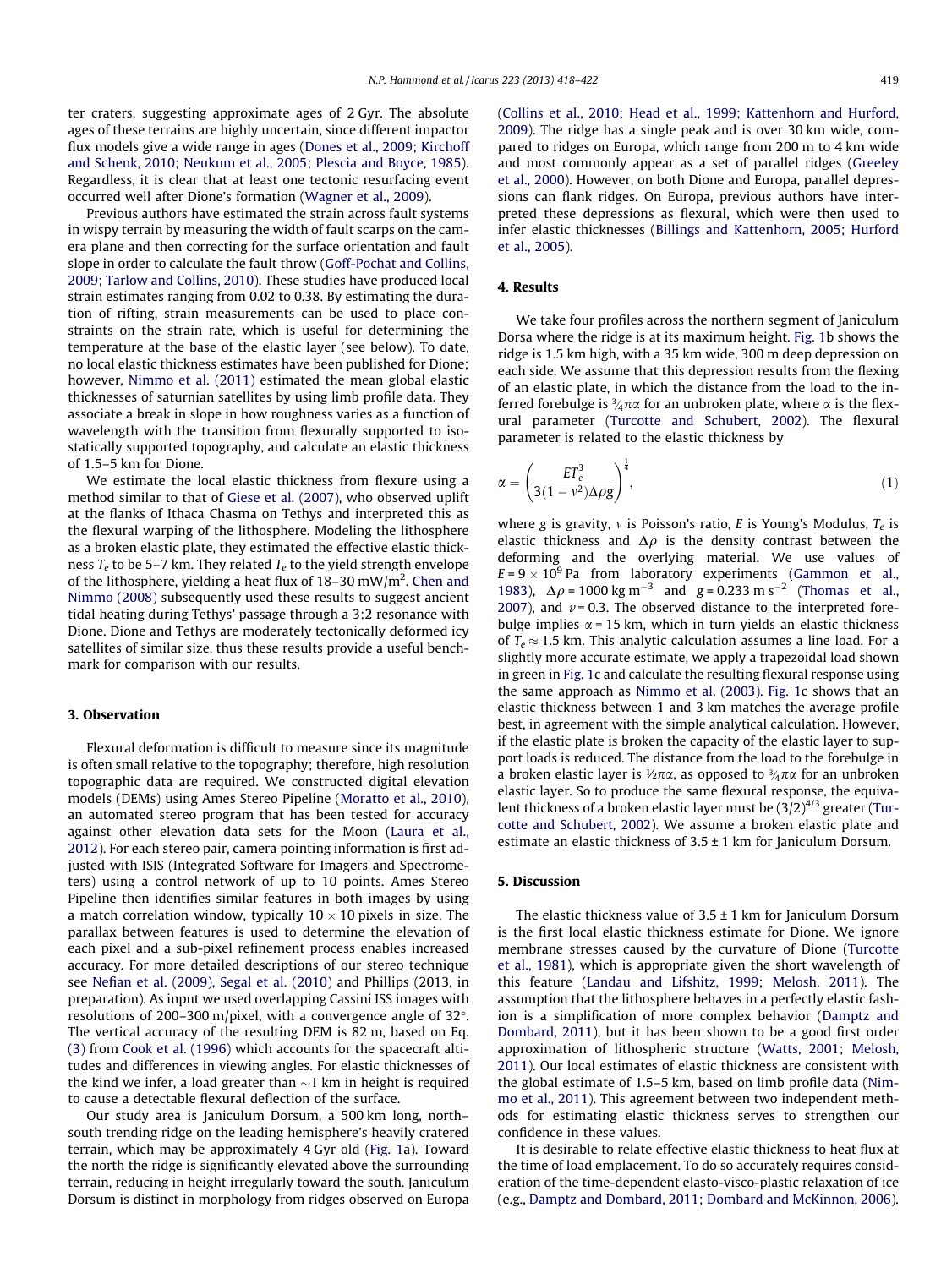<span id="page-2-0"></span>

Fig. 1. (a) Digital elevation model of laniculum Dorsa, located at 150° W 45° N. Constructed with Cassini ISS images N1507741140 and N1665975398, projected over mosaic for regional context. Color denotes elevation; white lines represent profiles. (b) Stacked individual profiles plotted with brown lines. Black and green lines show average profile and ±1 standard deviation, respectively. (c) Average detrended profile in red compared to modeled trapezoidal load. Green line and solid, dashed and dotted black lines show topography preflexure, and with elastic thicknesses of 10, 3 and 1 km, respectively.

However, simpler approaches, such as the one described below, yield broadly similar results, and facilitate comparative analyses with other works. The heat flux is a function of thermal conductivity, which we assume to vary as 567/T [\(Klinger, 1980](#page-4-0)), as well as the thermal gradient. To determine the thermal gradient, we assume a surface temperature of 80 K and estimate the temperature at the base of the elastic layer using the approach of [Nimmo et al.](#page-4-0) [\(2002\).](#page-4-0) Eq. (2) shows how this temperature  $T_M$  is dependent on the strain rate  $\dot{\epsilon}$ , the shear modulus  $\mu$ , grain size d, the dimensionless Deborah number De, the gas constant R, and rheological properties of the ice,  $Q$ ,  $n$ ,  $A$ , and  $p$ , which vary depending on the dominant deformation mechanism.

$$
T_M = \frac{Q}{nR} \left[ ln \left( \frac{3De\mu A^{\frac{1}{n}}}{\dot{\varepsilon}^{\frac{1}{n}} d^{\frac{p}{n}}} \right) \right],\tag{2}
$$

The shear modulus is computed using our previous values for Young's modulus and Poisson's ratio. We use a Deborah number of 0.01, shown by [Mancktelow \(1999\)](#page-4-0) to be the transitional value between elastic and viscous behavior. We use rheological constants for dislocation creep, grain boundary sliding, and basal slip from [Goldsby and Kohlstedt \(2001\)](#page-4-0). Of these rheologies, only grain boundary sliding is grain size dependent. We use a grain size of 1 mm, consistent with grain sizes predicted for evolved ice shells ([Barr and McKinnon, 2007](#page-4-0)).

To estimate strain rate we first estimate the strain at Janiculum Dorsum. Assuming it is a contractional feature, the strain can be expressed as the ratio of the area of the ridge over the area of the underlying elastic layer that experienced shortening. The area of the ridge in the region we infer flexure is  $\sim$ 20 km<sup>2</sup>. Using our elastic thickness values of 2.5–4.5 km and assuming the length of the deformation zone is 70 km, which is twice the width of the

ridge, we estimate a compressional stain of 0.06–0.11, similar to previous estimates of extensional strains in wispy terrain of 0.02–0.35 ([Goff-Pochat and Collins, 2009; Tarlow and Collins,](#page-4-0) [2010\)](#page-4-0). Placing an upper-bound of 4 Gyr as the time scale over which this feature formed, we calculate a lower-bound strain for strain rate of  $\sim 10^{-18}$  s<sup>-1</sup>. If the ridge formed much faster,  $\sim$ 0.1 Myr, the strain rate could be as high as  $10^{-14}$  s<sup>-1</sup>. This range is similar to strain rates that have been assumed for other icy satellites [\(Dombard and McKinnon, 2001; Giese et al., 2007](#page-4-0)). Higher strain rates will result in higher heat flux values, so in order to be conservative in our estimate of heat flux, we select an upper bound strain rate of  $10^{-16}$  s<sup>-1</sup>, corresponding to a formation time of 10 Myr.

Using these values, we use Eq. (2) to calculate the temperature at the base of the elastic layer to be 98–120 K. This range includes the three previously discussed rheological deformation mechanisms. [Fig. 2](#page-3-0) shows the resulting heat flux as a function of strain rate, with various rheologies represented. Red and blue lines show the estimated heat flux given elastic thicknesses of 2.5 km and 4.5 km, respectively. For a grain size of 1 mm, dislocation creep is the dominant deformation mechanism at the base of the elastic layer, since it requires the lowest  $T_M$ . Only at low strain rates and probably unrealistically low grain sizes of  $10 \mu m$  or less can grain boundary sliding have a slightly lower  $T_M$ , and thus become the dominant deformation mechanism (represented by the alternating dashed/dotted lines in [Fig. 3\)](#page-3-0). For strain rates between  $10^{-16}$  and  $10^{-18}$  s<sup>-1</sup>, and  $T_e$  = 2.5 km and 4.5 km, we calculate a heat flux of 45–60 mW/m<sup>2</sup> and 25–35 mW/m<sup>2</sup>, respectively. For faster strain rates, or for an intact plate model, the corresponding heat flux could exceed 80 mW/m<sup>2</sup>.

The expected heat flux from radioactive decay at 4 Gyr before present is  $\sim$ 4 mW/m<sup>2</sup> [\(Hussmann et al., 2010\)](#page-4-0), assuming an ordin-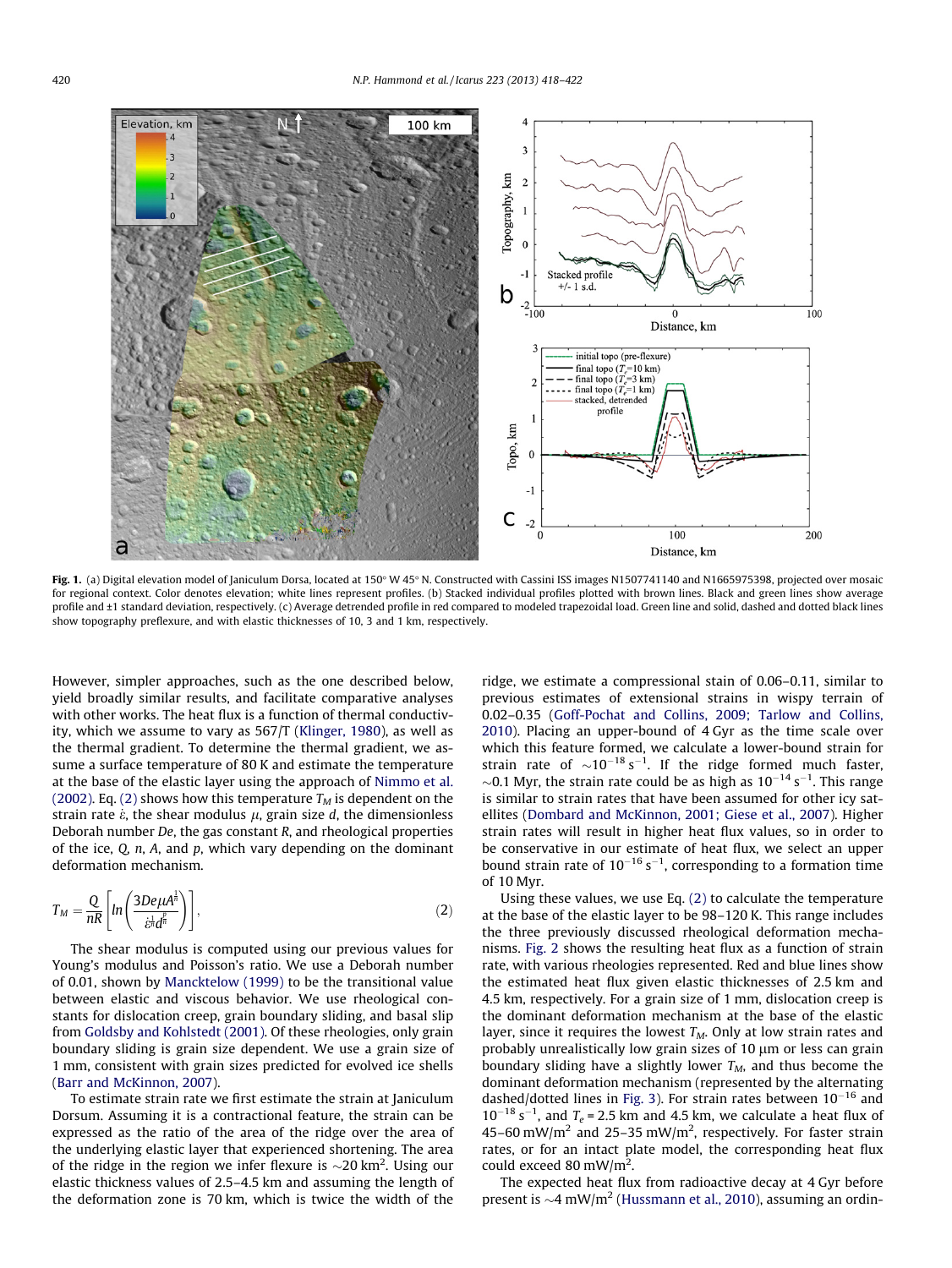<span id="page-3-0"></span>

Fig. 2. Blue and red lines show heat flux as a function of strain rate for elastic thicknesses of 2.5 km and 4.5 km, respectively, using Eq. [\(2\)](#page-2-0) and the method outlined in the text. Solid and dashed lines represent dislocation creep and basal slip-grain boundary sliding, respectively. Dashed/dotted and dotted lines both represent grain boundary sliding-basal slip. They use grain sizes of  $10 \mu m$  and 1 mm, respectively.

ary chondritic composition for Dione's silicate material and a rock mass fraction of 0.45 [\(Thomas, 2010](#page-4-0)). This is much less than our inferred heat flux values; however, our estimates are similar to those obtained for other moderately deformed icy bodies such as Tethys ([Giese et al., 2007\)](#page-4-0). These enhanced heat fluxes may have been caused by a warm upwelling of ice during ridge formation. In fact there are a number of mechanisms proposed for the formation of similar features on other icy satellites which might enhance the local heat flux ([Buratti et al., 2012; Head et al., 1999; Kadel et al.,](#page-4-0) [1998; Melosh and Turtle, 2004; Nimmo et al., 2007](#page-4-0)). Below we explore an alternate possibility, that tidal heating alone could have been sufficient to generate these heat flux values.

The power dissipated in response to tidal forcing,  $E_t$ , is given by

$$
E_t = \frac{21}{2} \frac{\omega^5 R^5}{G} e^2 \frac{k_2}{Q},
$$
\t(3)

where the relevant terms are: gravitational constant G, the satellite radius R, orbital frequency  $\omega$ , eccentricity e, the tidal Love number  $k<sub>2</sub>$ , and dissipation factor Q (e.g., [Murray and Dermott, 1999\)](#page-4-0). To calculate  $k_2$ /Q, we used the approach of [Roberts and Nimmo \(2008\)](#page-4-0) and assume Dione has a silicate core radius of 333 km, a convecting ice shell with a constant viscosity in the range  $10^{13}$ – $10^{14}$  Pa s, and a near-surface rigid layer 5 km thick. The rigidities of ice and silicate layers are assumed to be 3.5 GPa and 100 GPa, respectively, and the corresponding densities are 950 kg/m<sup>3</sup> and 3500 kg/m<sup>3</sup>.

This structure yields a  $k_2/Q$  value of 0.0014–0.013 at the orbital period. If we include a 50 km thick ocean,  $k_2/Q$  increases to 0.017– 0.12, as a liquid layer decouples the surface from the interior, allowing greater dissipation [\(Moore and Schubert, 2003\)](#page-4-0). These  $k_2$ /Q values are much greater than 3  $\times$  10<sup>-4</sup>, the maximum timeaveraged  $k_2/Q$  value predicted for Dione by [Zhang and Nimmo](#page-4-0) [\(2009\)](#page-4-0) based on modeling Dione's orbital evolution following passage through a resonance with Enceladus. This apparent discrepancy can be resolved by noting that  $k_2/Q$  tends to increase (Dione becomes more dissipative) if it is being heated; conversely, once heating has ceased after passage through the resonance,  $k_2/Q$  will drop rapidly as the interior cools and stiffens. Note that the ocean thickness is not very important; for instance, reducing the thickness from 50 km to 10 km only results in a 25% reduction in the



Fig. 3. Plot shows the eccentricity required to generate a given heat flux through tidal heating, for ice shell viscosities of  $10^{13}$  Pa s and  $10^{14}$  Pa s, using Eq. (3). Solid and dashed black lines represent Dione with and without an ocean with  $k_2/Q$  values of 0.017–0.12 and 0.0014–0.013, respectively. Dashed blue line indicates Dione's current eccentricity. The shaded region shows our inferred heat flux range. (For interpretation of the references to color in this figure legend, the reader is referred to the web version of this article.)

value of  $k_2/Q$ . In the absence of an ocean, reasonable variations in core parameters will result in changes to  $k_2/Q$  of a maximum of a few tens of percent. With an ocean present, variations in core parameters will not affect  $k_2/Q$ , because the shell is decoupled from the core.

Fig. 3 shows the eccentricity required to generate a given heat flux on Dione via tidal dissipation, with and without an ocean and for ice shell viscosities of  $10^{13}$ – $10^{14}$  Pa s. To generate our inferred heat flux via tidal dissipation using a viscosity of  $10^{14}$  Pa s, an ocean would likely be necessary, as the eccentricity required without an ocean is over 10 times the current eccentricity. For a viscosity of  $10^{13}$  Pa s, an eccentricity of about 0.01 is required to generate our inferred heat flux if no ocean is present. However, with an ocean, the required eccentricity drops to 0.003, very close to its current value of 0.0022.

The above results imply that it might have been possible to generate our inferred heat flux values via tidal dissipation without an ocean, but only for the low viscosity case and for eccentricities of  $\sim$ 0.01. It is unclear whether Dione could have experienced eccentricities this large while it was relatively dissipative, although passage through resonances with Enceladus, Mimas and Tethys could have increased its eccentricity appreciably ([Zhang and Nimmo,](#page-4-0) [2009](#page-4-0)). However, it would be possible to generate our inferred heat flux values for eccentricities much closer to the current value, but only if Dione possessed a subsurface ocean at the time that Janiculum Dorsum formed.

One alternative to tidal dissipation is that the source of heating is local, and does not represent global elevated heat fluxes. However, since our local elastic thickness estimate resembles the global value of [Nimmo et al. \(2011\),](#page-4-0) it seems likely that our heat flux estimate applies globally. We conclude that our elastic thickness and heat flux estimates are consistent with the presence of a past subsurface ocean on Dione. Elevated heat flux values and a subsurface ocean could also explain highly relaxed craters observed on the surface [\(Phillips et al., 2012](#page-4-0)). Furthermore, the refreezing of a 50 km thick ocean on Dione would result in approximately the total surface strain of  $\sim$ 1% measured by [Tarlow and Collins \(2010\)](#page-4-0) and ([Collins, 2010\)](#page-4-0). These observations in combination with our results suggest it is likely Dione had a subsurface ocean at the time Janiculum Dorsum formed.